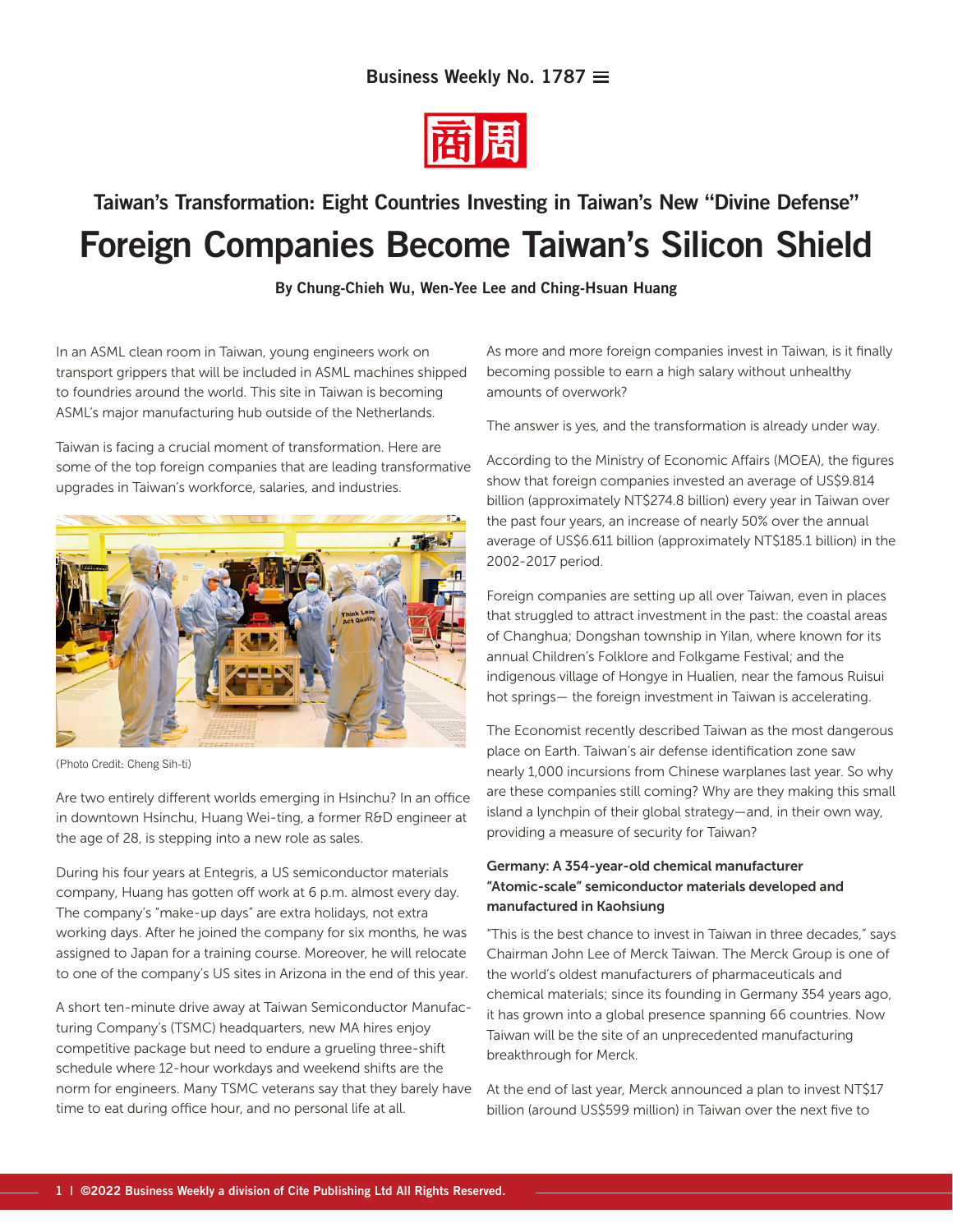seven years. The new investment will give Taiwan an integrated semiconductor material production site with a comprehensive product portfolio.

Merck's manufacturing in Kaohsiung has been focused on producing deposition materials for semiconductor fabrication. But with its new investments, Merck's manufacturing in Taiwan will include materials across all four major parts of the semiconductor fabrication process. This will turn Taiwan into Merck's first semiconductor materials manufacturing and R&D hub. In the future, this hub will manufacture "atomic-scale" materials and supply systems—even smaller and more precise than current nanometer-scale materials.

"Merck does not have a single plant anywhere in the world that produces materials covering the comprehensive process. This is very significant for Taiwan," says Lee.

Merck is not alone. Entegris—whose market cap is the equivalent of approximately NT\$480 billion, higher than Taiwan's ASE Technology Holding, the world's biggest provider of chip packaging and testing services, —has also located its global R&D and manufacturing hub in Taiwan. "We'll have the newest equipment, the most machines, the widest range," says Alvin Hsieh, Entegris's Taiwan Country Manager.

These companies are not just investing in Taiwan because of the recent global environment; they are also attracted by the accomplishments of Taiwan's industry, which has created the world's most comprehensive semiconductor supply chain.

Why continue to invest in Taiwan? "Our most advanced client is based in Taiwan. TSMC is the fastest mover, and we need to grow along with it." Said Tony Chao, Senior Managing Director at ASML's Center of Excellence.

Taiwan's Minister of Economic Affairs Wang Mei-hua echoed the sentiment in an interview with Business Weekly, saying that many foreign semiconductor companies are accelerating their investment in Taiwan. "They have to be here. They might be performing at 80% technically, but they could improve to 90% just by working with TSMC. If they didn't land in here, their competitors will do."

It is interesting to note that Taiwan's top-tier technological prowess is attracting not only semiconductor companies, but also downstream hardware companies and even consumer-focused retail and service companies. These players are chasing the increase in consumer spending that comes with an improved economy and higher salaries.

The International Monetary Fund and think tanks like the Taiwan Institute of Economic Research project that Taiwan's GDP per capita will exceed South Korea's sometime between this year and three years from now, reaching US\$42,800. This will be the first time in 18 years that Taiwan has surpassed South Korea in this measure.

This growth can be seen in Tainan, where the city's police department is planning traffic and crowd control measures on its first day back from the Lunar New Year holiday. These measures are not for the upcoming Lantern Festival, but for the impending opening of the Mitsui Outlet Park at the end of the month. This new outlet mall directly next to Tainan's high speed rail station represents an investment of NT\$3 billion, targeting the spectacular rise in consumer spending in southern Taiwan fueled by Tainan's science and technology park.



(Photo Credit: Courtesy Sing Da Marine Structure) | Expand Photo

#### Improving Basic Technical Competence



SDMS was invested and founded by China Steel Corporation. It has successfully begun manufacturing of underwater foundations for wind turbines, allowing China Steel to improve its value added by expanding from steelmaking to steel product manufacturing. (Photo Credit: Cheng Szu-Ti) | Expand Photo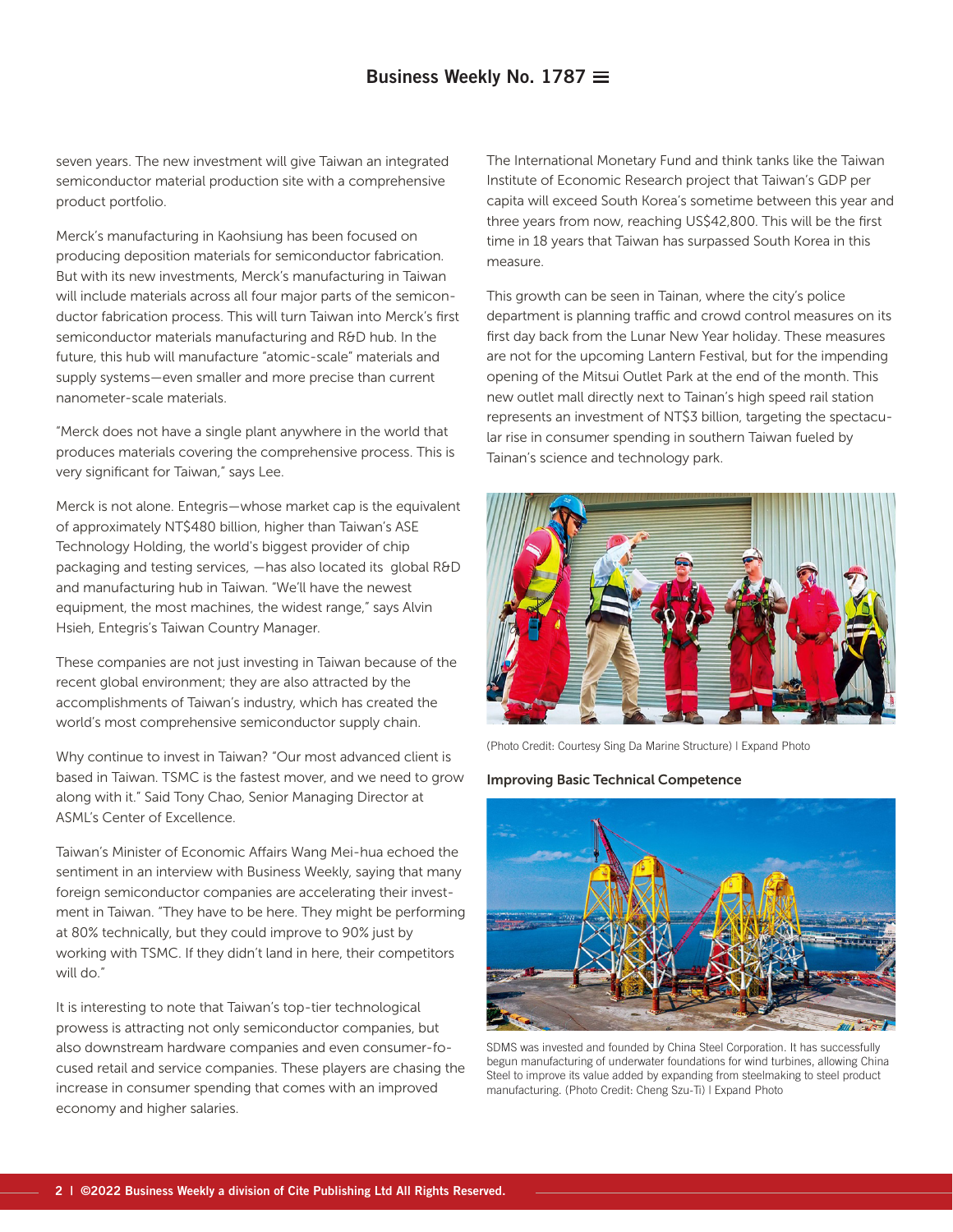The Netherlands: The world's most advanced semiconductor equipment maker. Average cost for each single new hire in the first 18 months is around NT\$6 million (around US\$210 thousands)

Can the influx of foreign investment transform the overwork culture in Taiwan?

Our reporting for this story took us to ASML's plant in Linkou. ASML is the only company in the world that manufactures the extreme ultraviolet (EUV) lithography machines used in the 7nm and under advanced semiconductor fabrication modes. ASML's spending in Taiwan has doubled over the past five years, and it is planning a further expansion of its site in Linkou.

Employees of ASML Taiwan can expect to get the annual salary package with 20 months, and the grand total is around NT\$1 million (around US\$35K) for entry-level. The company spends over NT\$6 million (around US\$211 thousands) on training each new hire in their first 18 months.

Facing fierce competition for talent from their foreign counterparts, Taiwanese companies have been forced to improve employee compensation.

"Foreign companies have changed the overall wage structure since they offered really competitive package. said Professor Tsai Ming-fang of Tamkang University's Department of Economics. Tsai said that foreign companies are raising the upper bound of salary expectations and providing more competition. As offers from technology companies grow higher and higher, traditional and service industries must also improve their offers to retain employees.

"A raise of one or two thousand NT dollars per month might not be enough. They might need to offer five thousand NT dollars or more to retain the employees. This will cause a positive effect on the salaries for youth group."

Data from the Directorate General of Budget, Accounting and Statistics shows that the average monthly salary in Taiwan in 2020 hit NT\$54,300 (around US\$2K), an increasing of 3.7% over 2018. OECD statistics show that the average annual salary in South Korea grew by only 0.8% in the same period.

The impacts that the foreign companies brought to us not only the high pay but also the technology transfer.

Improving the workforce



ASML spends over NT\$6 million on training a new hire in their first 18 months at the company. Employees are often seconded to the company's headquarters in the Netherlands for training and communication courses. All employees are accustomed to a highly diverse working environment. (Photo Credit: Cheng Szu-Ti | Expand Photo

#### Denmark: The world's biggest energy infrastructure fund Hands-on assistance turning a Taiwanese steelmaker from manufacturer to consultant

Pan Chang-ting is a deputy fabrication manager at the Changfang and Xidao offshore wind farms, both developed by Copenhagen Infrastructure Partners (CIP), the world's biggest energy infrastructure investment fund. He never expected that he would spend two years working not in CIP's offices, but in a manufacturing plant in the Port of Taipei operated by their partner, Century Steel.

Century Steel was selected by CIP to supply wind turbine foundations for their wind farms. CIP's order specifications called for a steel cone with a diameter of 284 centimeters at the widest, equal the height of a one-story building, but only 140 centimeters at the narrowest.

This is an immense engineering challenge, even for a company like Century Steel that has been in business for 35 years. Their initial attempts saw several steel plates valued at NT\$1.5 million turned into scrap metal after the welding work failed to meet standards.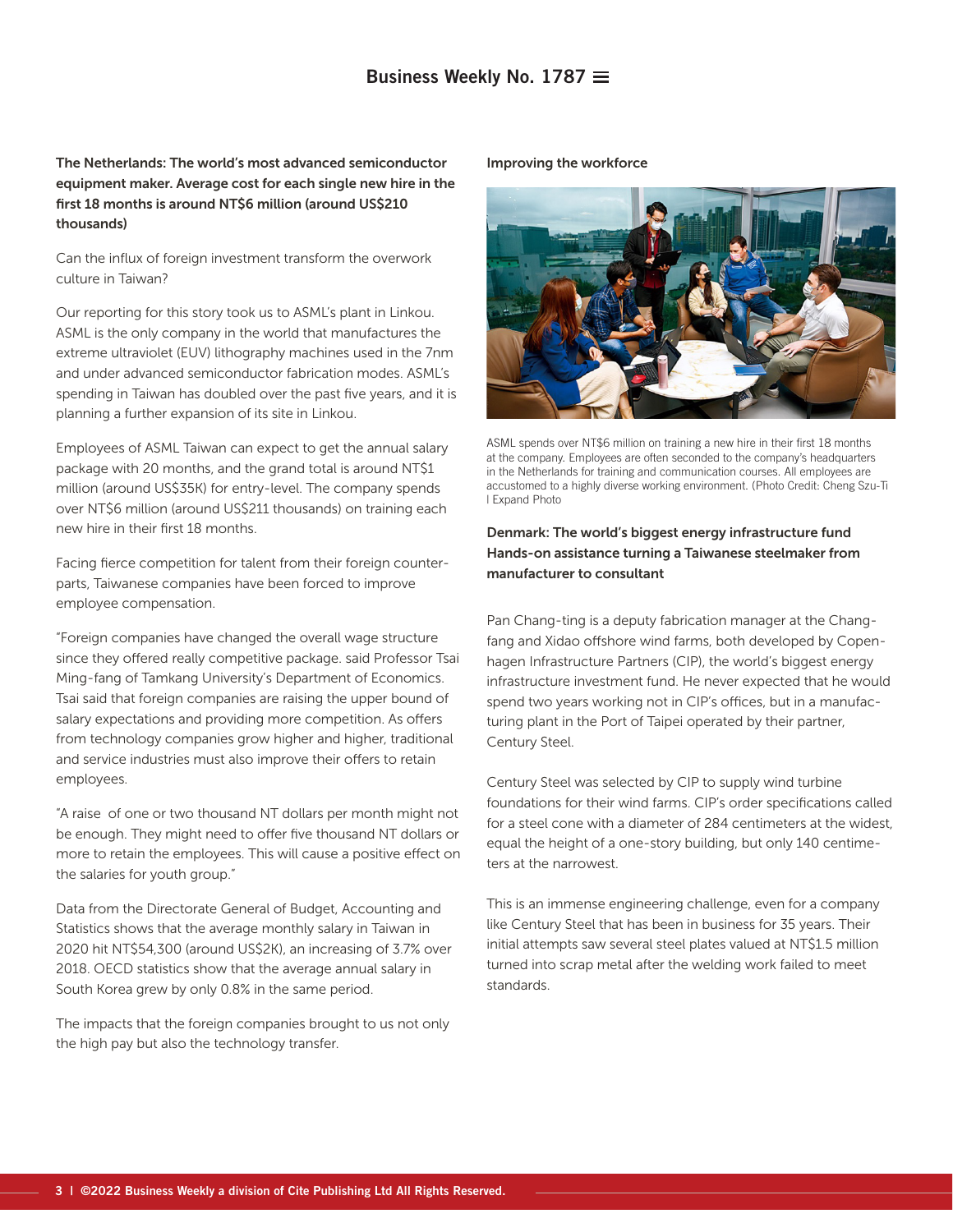To help Century Steel meet its quality targets, CIP not only sent Pan to work with them, but also brought their QA manager from Europe to Taiwan for hands-on assistance to build their first foundation that met standards. Century Steel chairman Lai Wen-hsiang did not know much English, and it became a joke in CIP that the first four words he learned were "thank you," "yes," "no," and "Mark"—the name of the CIP QA manager.

This intensive build-up in expertise led to explosive growth for Century Steel. Before its entrance into the offshore wind sector in 2019, the company's annual revenue was only about NT\$2.4 billion. Last year its revenue broke NT\$10 billion, and its gross margin increased from 15% to over 25%.

In the future, Century Steel could even follow CIP into other Asian markets such as Japan, making money not just as a manufacturer, but also providing consulting services to other manufacturers.

Across companies big and small in every sector of the economy, this wave of foreign investment is bringing better technology, broader horizons, and more open mindsets. Even for individuals, these investments are leading to better skills and higher salaries.

A company working in offshore wind construction revealed that, while an average welder in Taiwan makes about NT\$3,500 for a day's work, a highly skilled welder licensed to work on offshore wind components could make double that amount.

"For Taiwan, this is the time to develop high-end manufacturing," says Minister Wang.

#### France: The world's biggest industrial gas company. Bringing green hydrogen cars to Taiwan

Professor Chiou Jiunn-rong of National Central University's Department of Economics explains: "Many Taiwanese companies are used to minimizing costs, producing in bulk, and competing based on low prices." An ecosystem that is so set in its ways could only be disrupted by a metaphorical invasive species—and foreign companies that can bring capital and technology are the perfect candidate to break the cycle. "We've talked so much about transforming and upgrading Taiwan's industry, but it was all empty talk. Now it's truly put into effect."

As Taiwan's connections with foreign companies grow stronger, more and more futuristic developments could happen right here.

In Paris, a fleet of blue taxis vie for business. But these are no ordinary taxis: They form the first hydrogen taxi fleet in the world. There are currently over 600 of these zero-emission taxis on the streets of Paris, and all rely on hydrogen stations built by Air Liquide, France's largest supplier of industrial gas, for refueling.

All of this could become part of Taiwan's green transportation landscape, now that Air Liquide has established a presence here.

Air Liquide Far Eastern (ALFE), a joint venture between Air Liquide and Taiwan's Far Eastern New Century group, has invested over NT\$7 billion in Hsinchu, Tainan, and Kaohsiung. Although the joint venture primarily serves customers in the semiconductor and panel industries, it is also looking for new business opportunities. Sources say that ALFE is now in discussions with local governments around Taiwan to establish hydrogen bus pilot programs, which may serve as shuttle services in northern Taiwan or between high-speed rail stations and science parks.

An advanced green energy pilot like this in Taiwan would foster the development of a supply chain. As the US, Germany, and Japan are investing hundreds of billions of dollars in hydrogen projects, Taiwan also has the resources to seize the opportunity. While Taiwan needs to learn from other countries about offshore wind now, perhaps it could teach them about hydrogen in the future.

If Taiwan could start making money on expertise and new technologies instead of sheer physical labor, then it could escape its current economy of overwork.

Professor Chiou of National Central University explains that economy growth and per-capital GDP are ultimately measures of a country's development and the quality of life in its populace. "Why do we want to reach US\$40,000 or US\$50,000 GDP per capita? It's not about the number, it's the way of life that this level of development could bring."

Even as cross-Strait relations remain tense, foreign companies in the technology, manufacturing, and even service sectors are expanding their presence in Taiwan. Not only do these